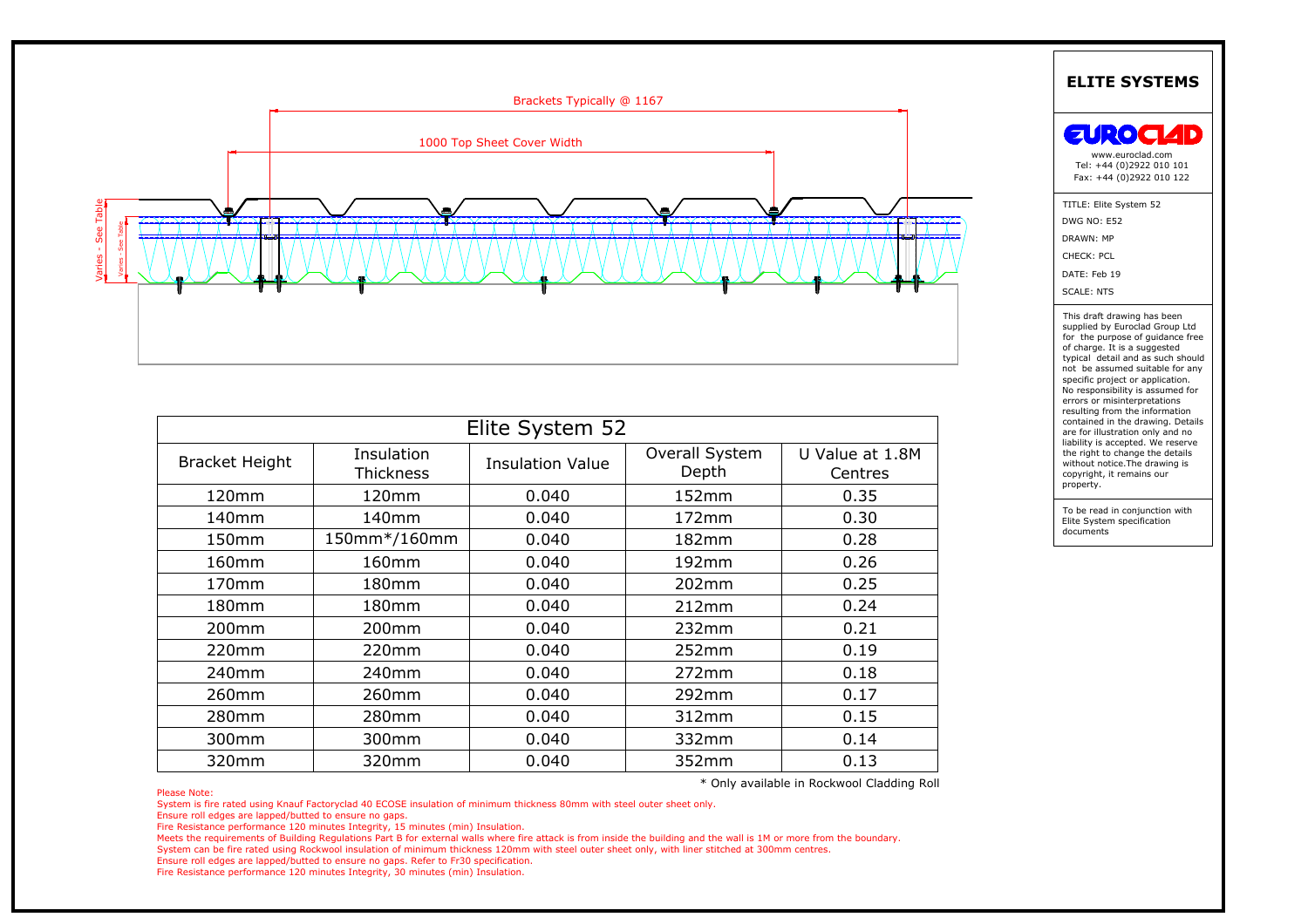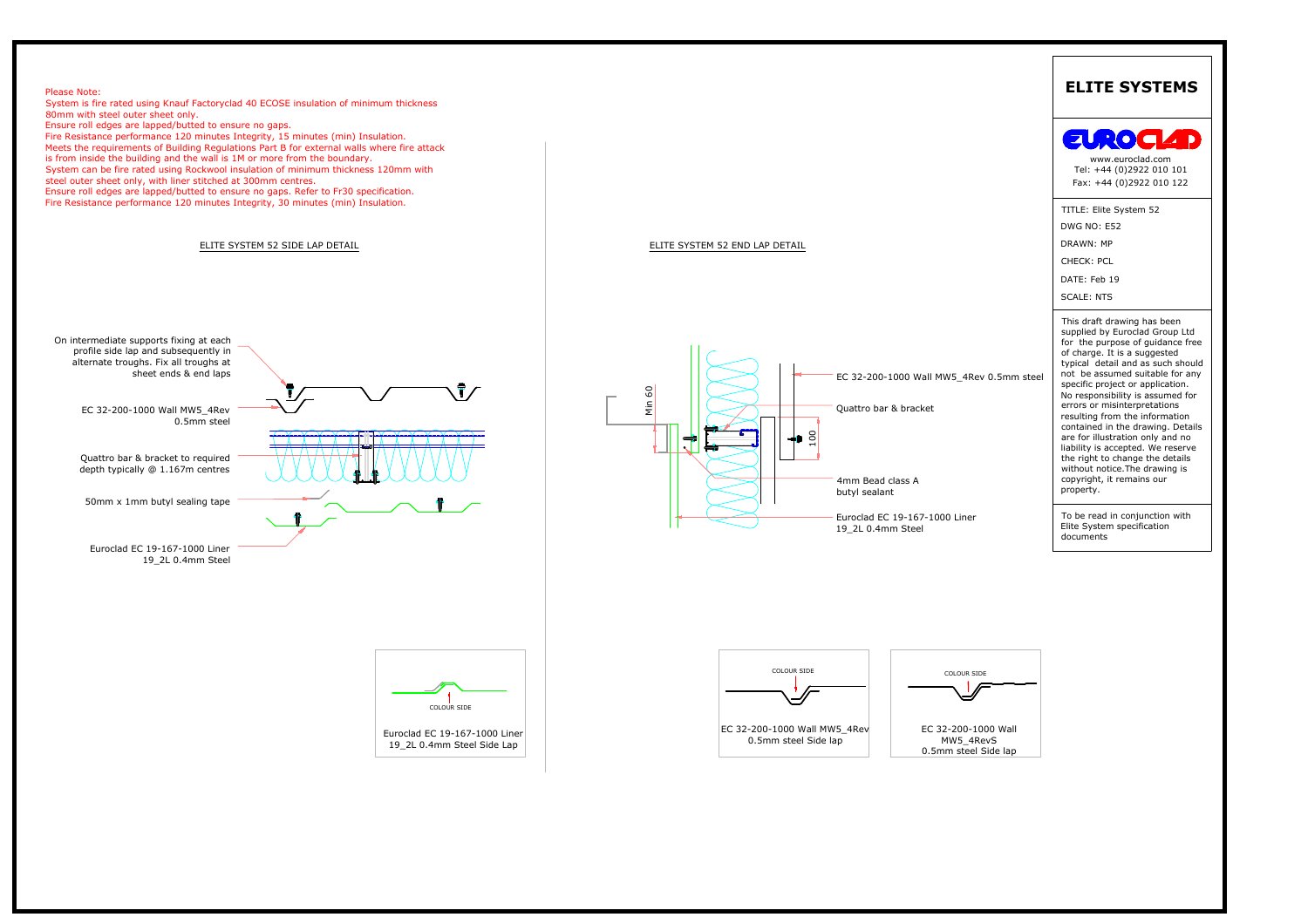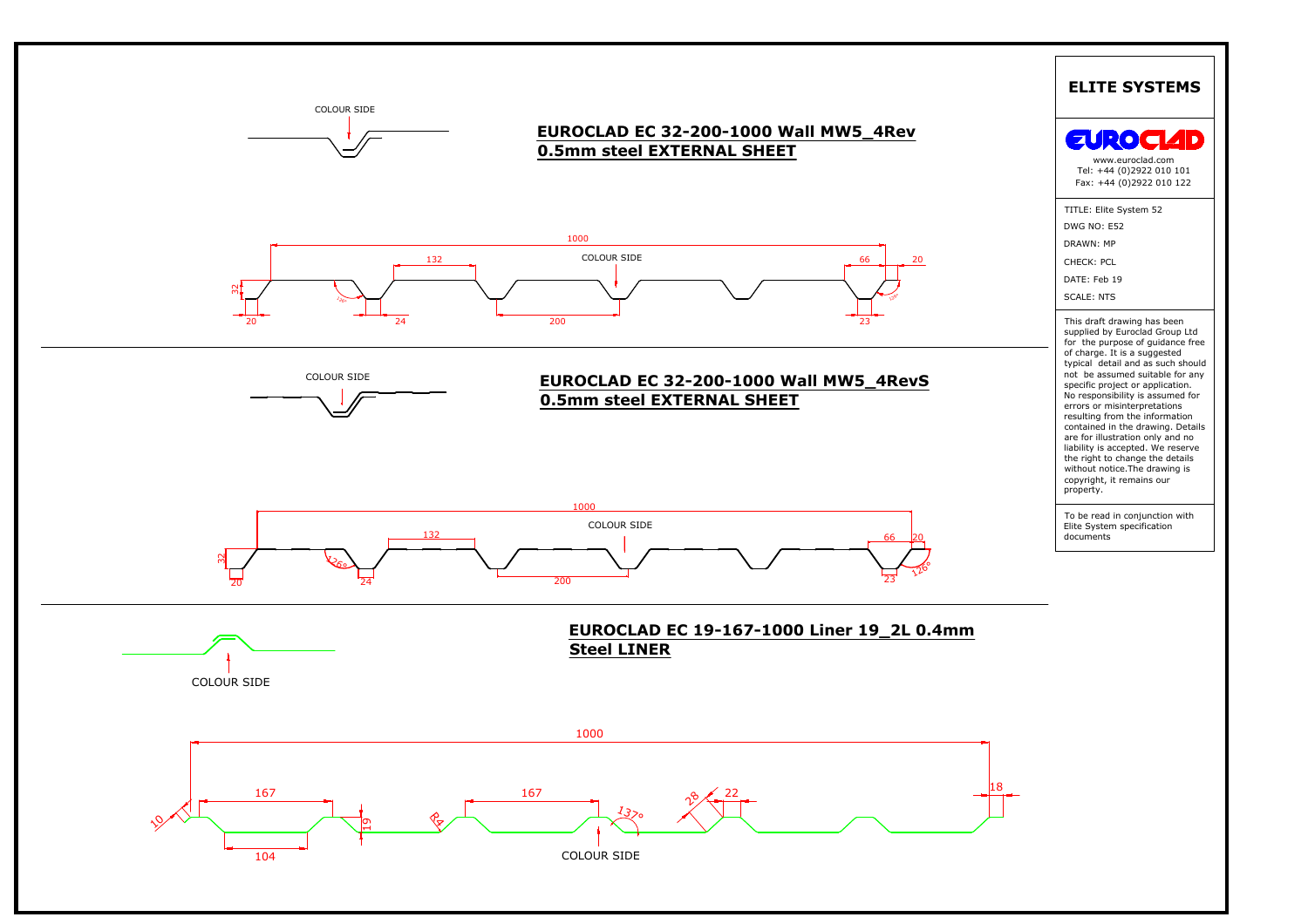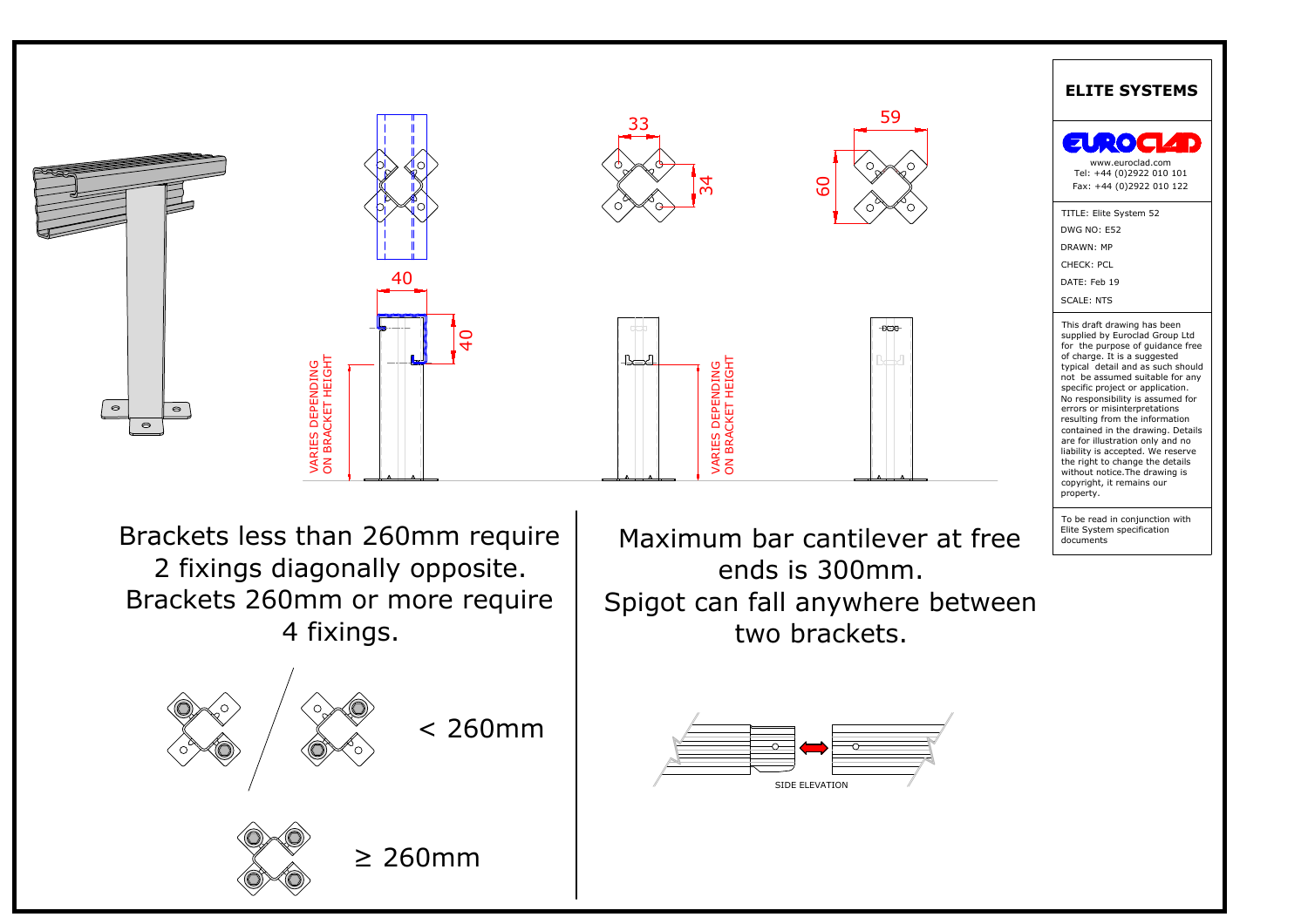



Insulation excluded for clarity<br>A range of mineral & glass wool insulations are available for different requirements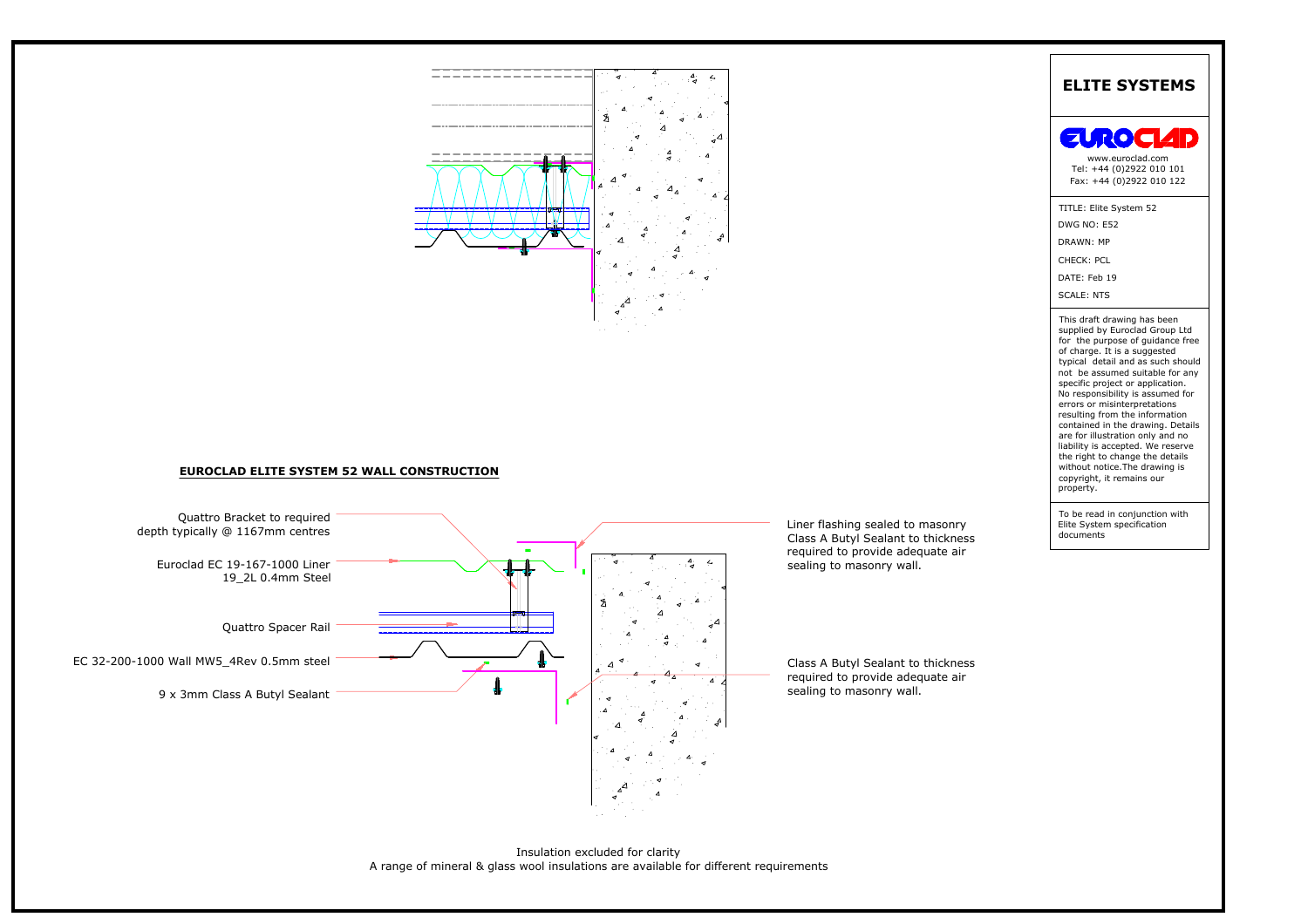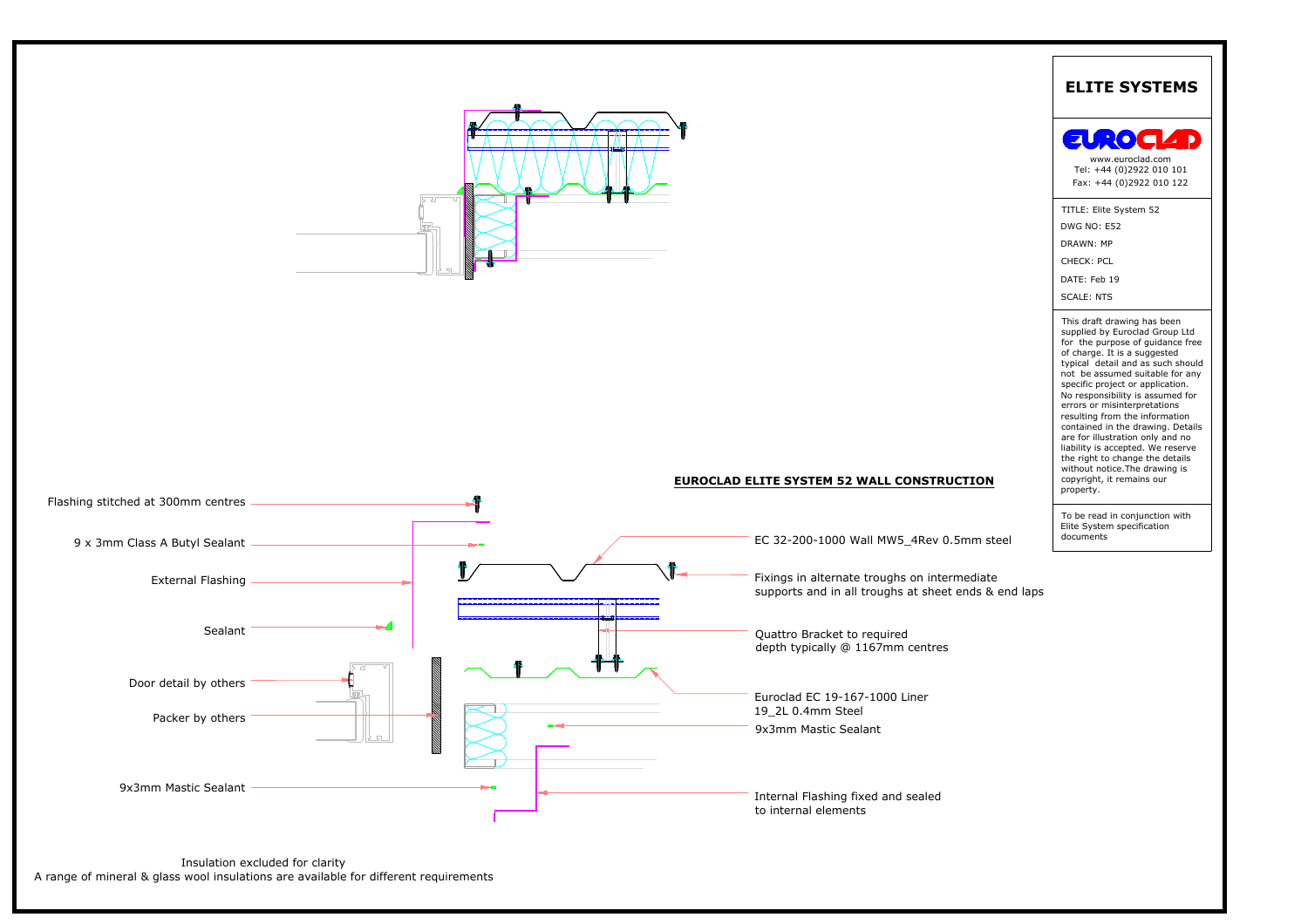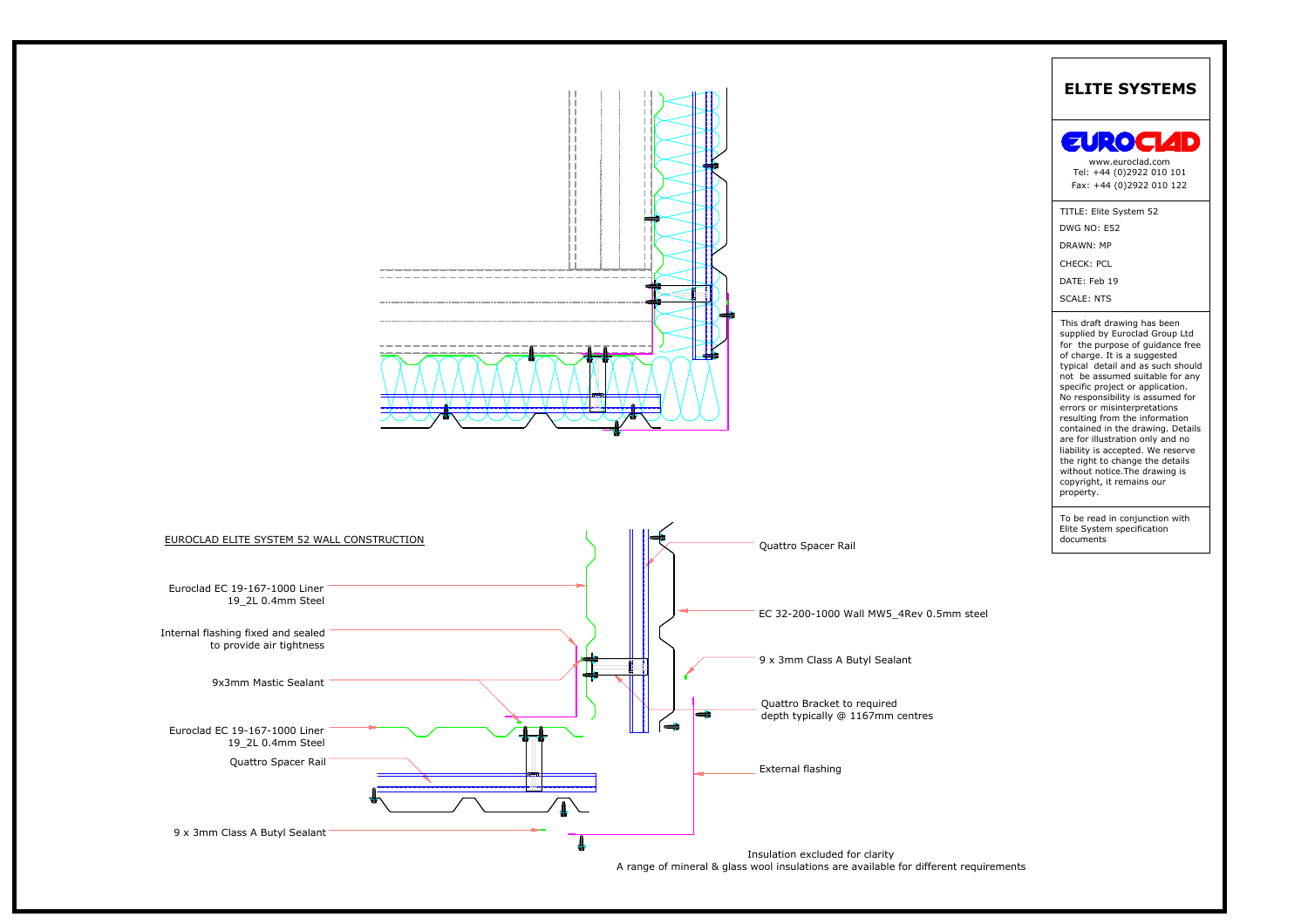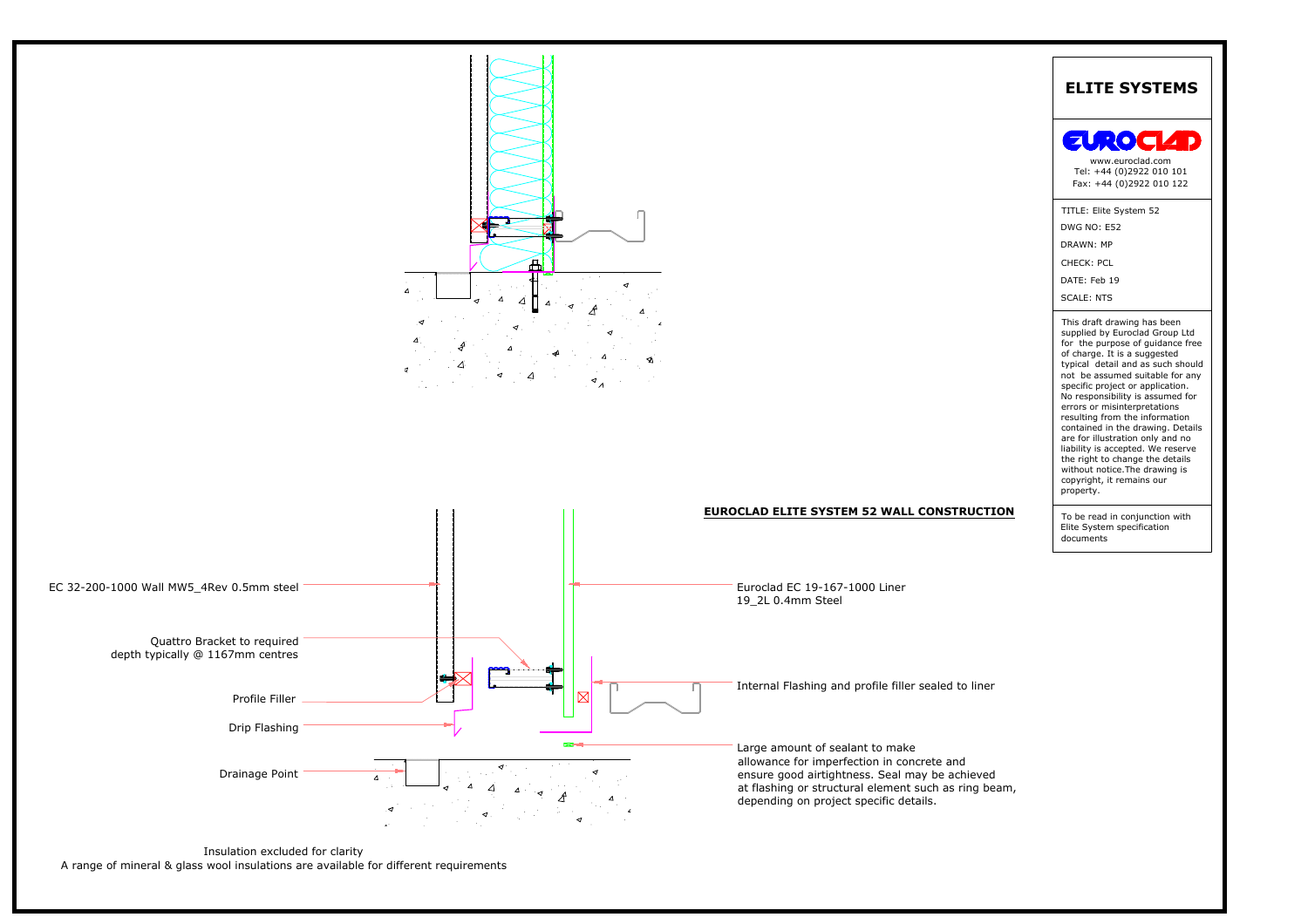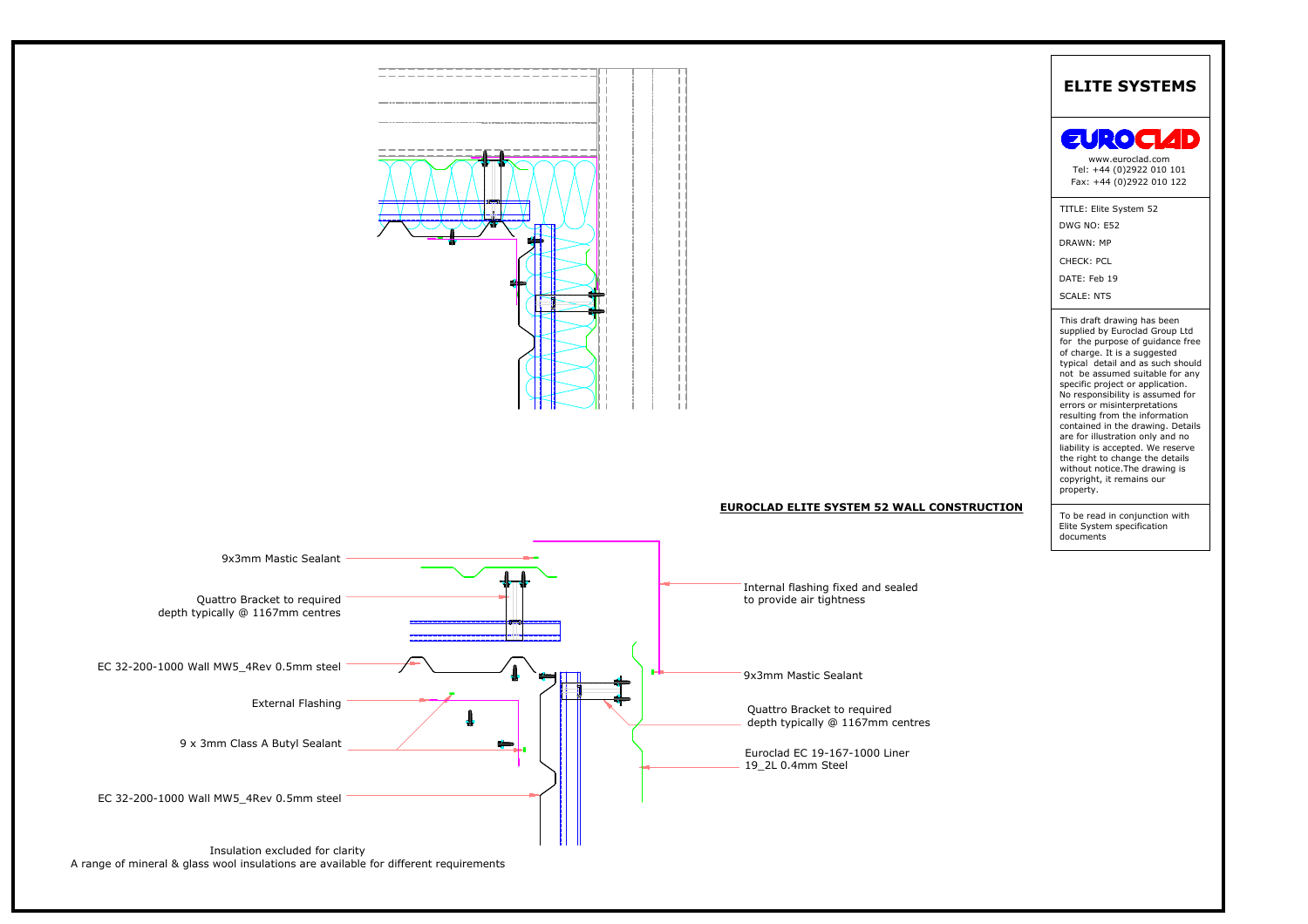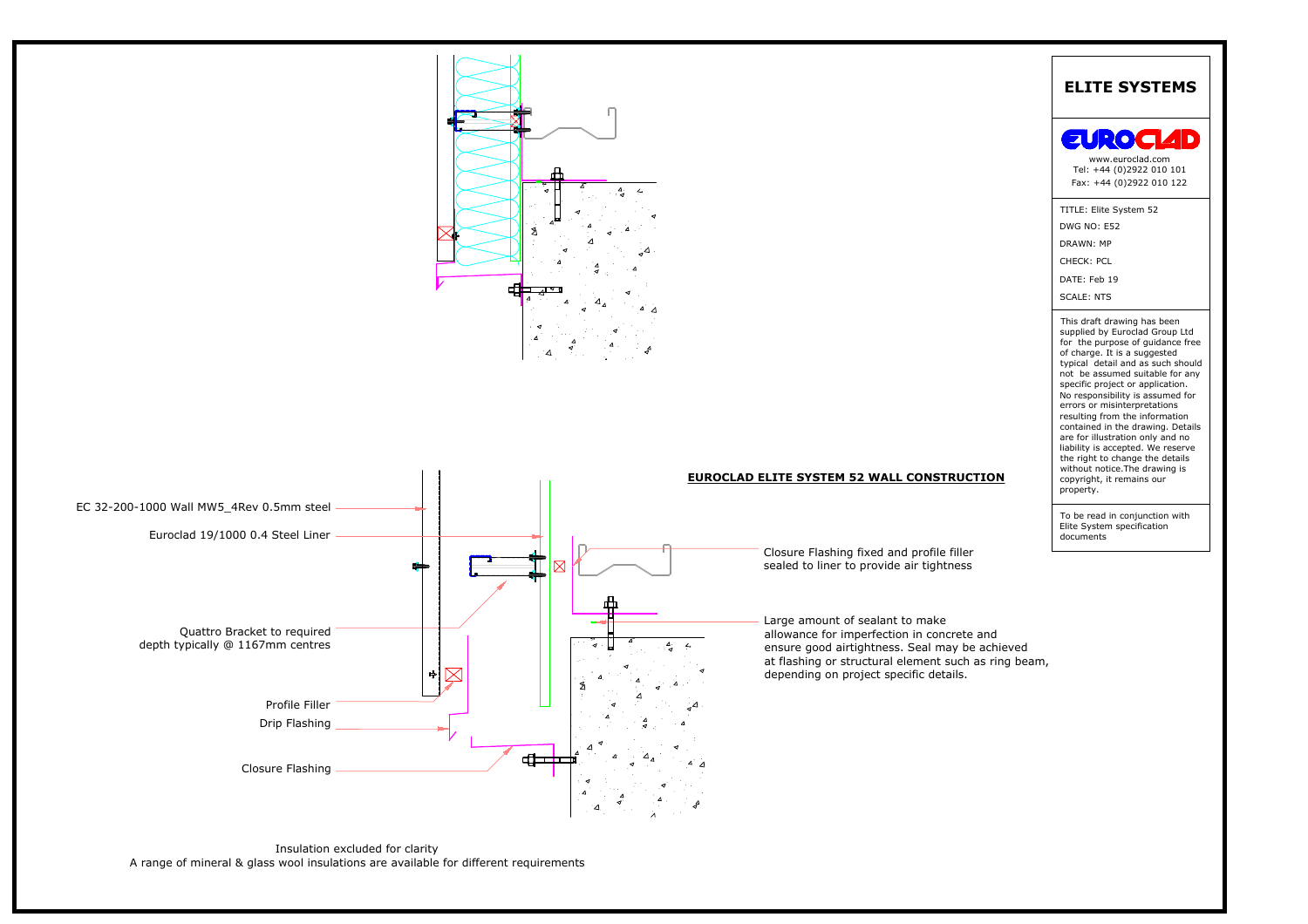



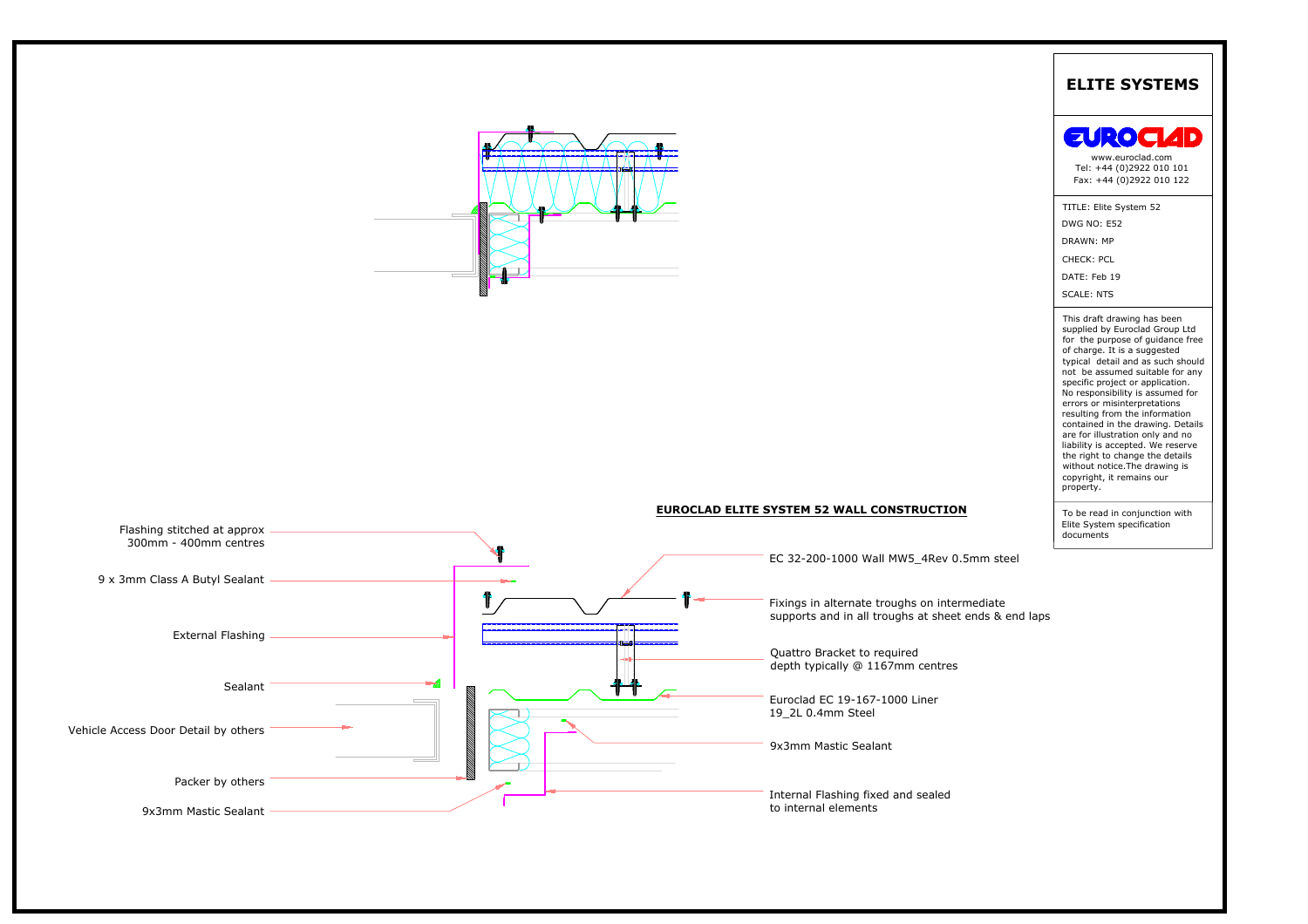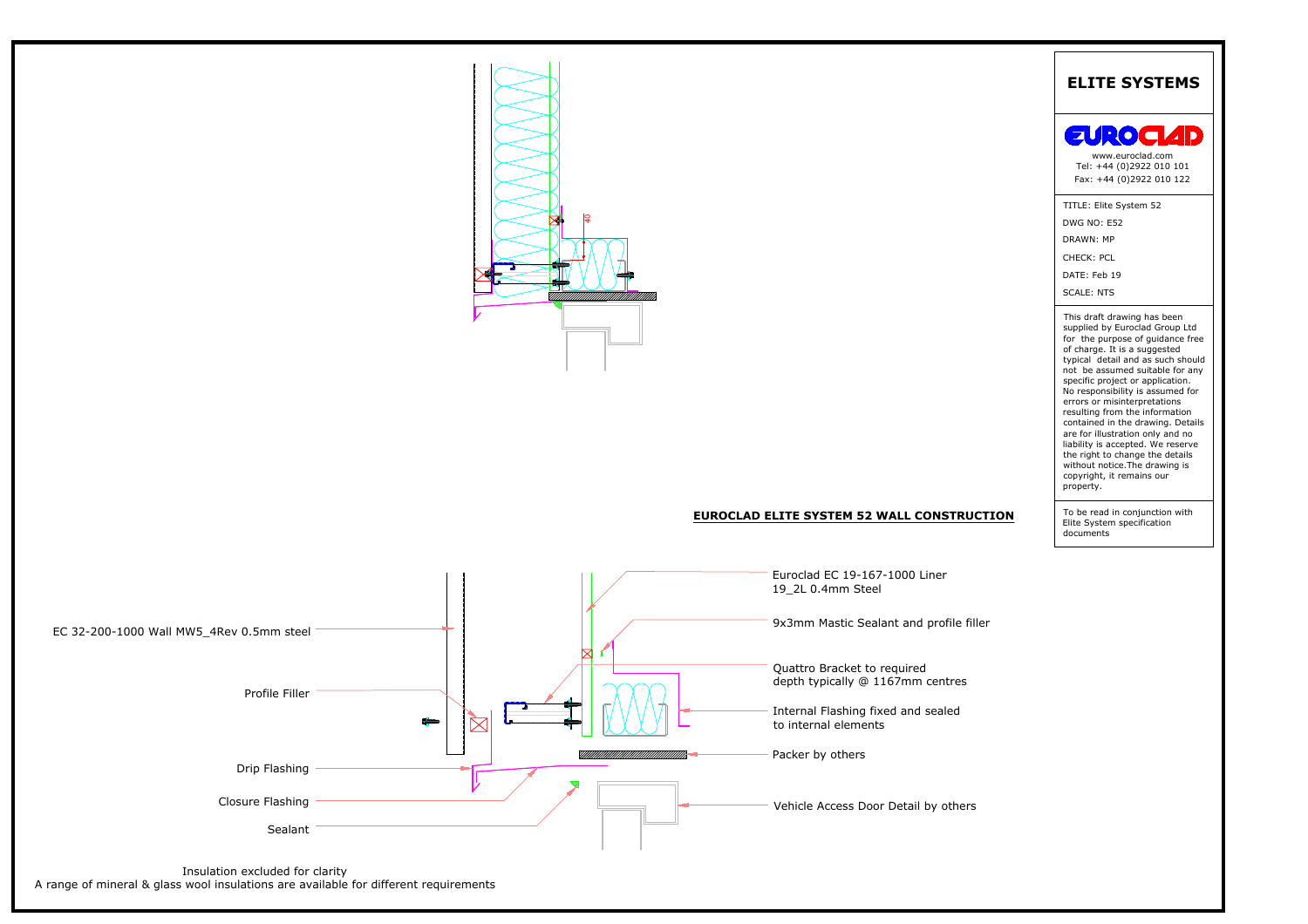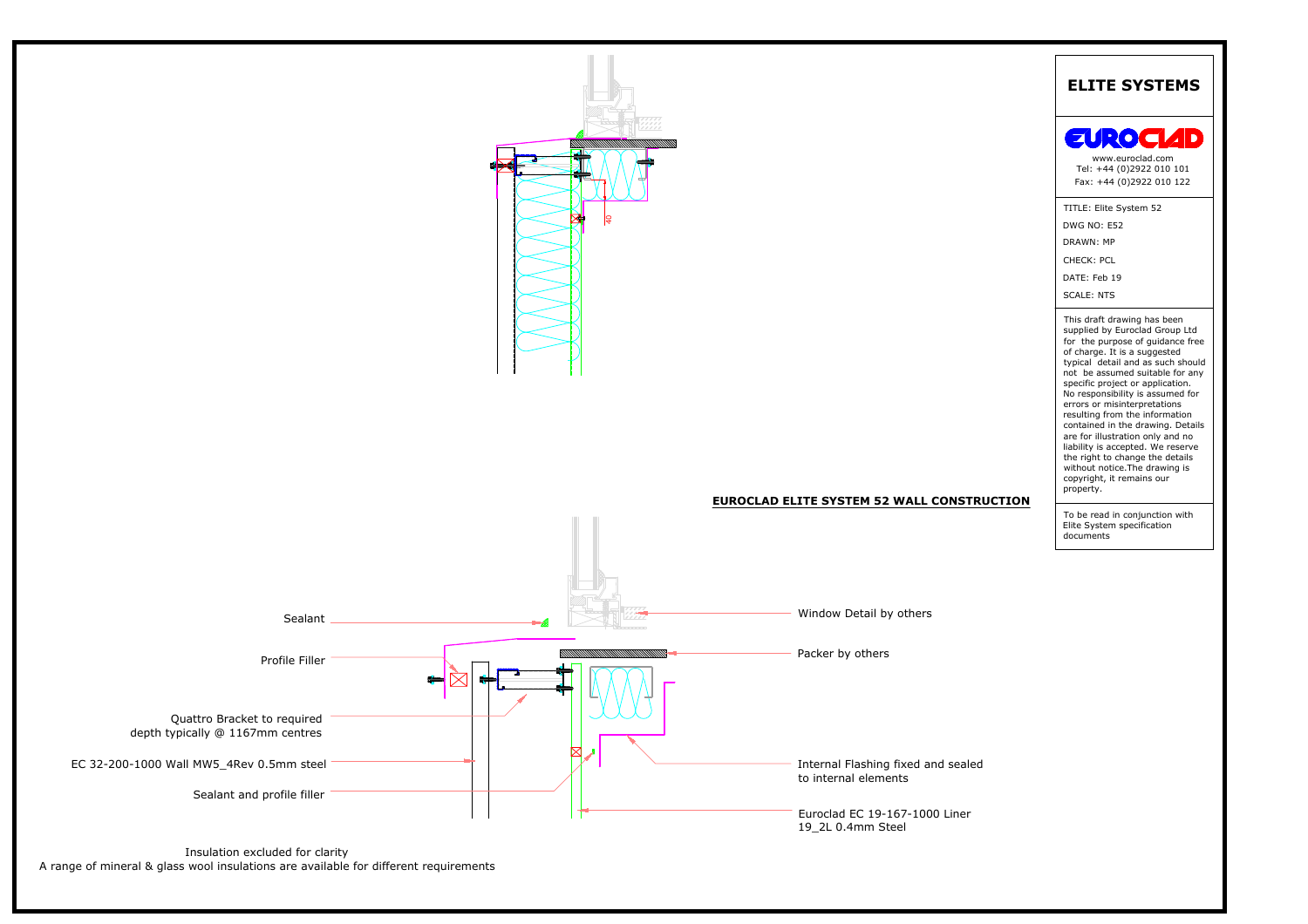

# **EUROCLAD ELITE SYSTEM 52 WALL CONSTRUCTION**



A range of mineral & glass wool insulations are available for different requirements